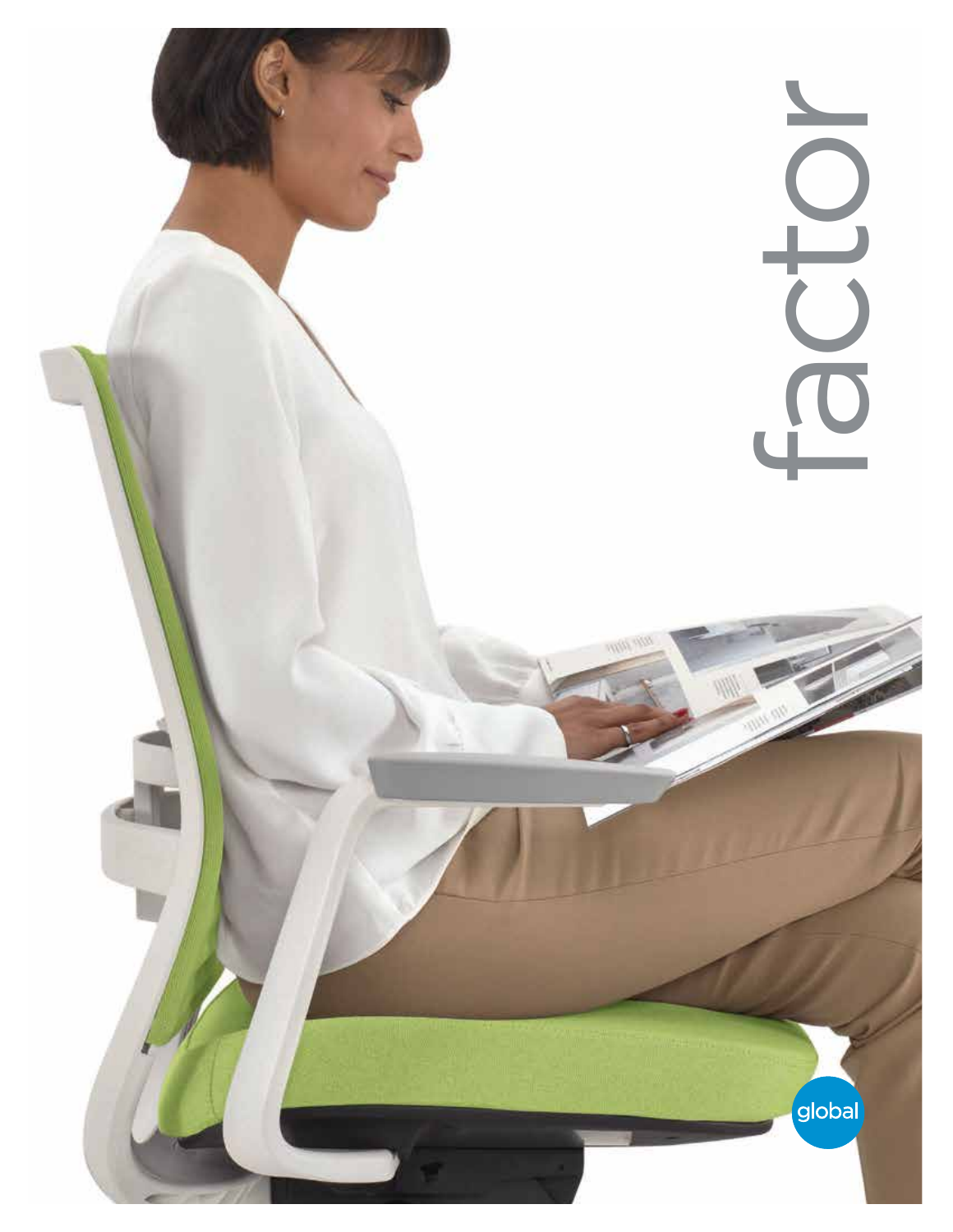### Recalculating the value equation



Factor<sup>™</sup> seating recalculates the value equation for work chairs with adjustable lumbar support, weight sensing synchro-tilter mechanism, and fixed or adjustable arms. Choose from three contemporary frame finishes and a spectrum of mesh colors. You just won't believe the price.

factor seating factor seating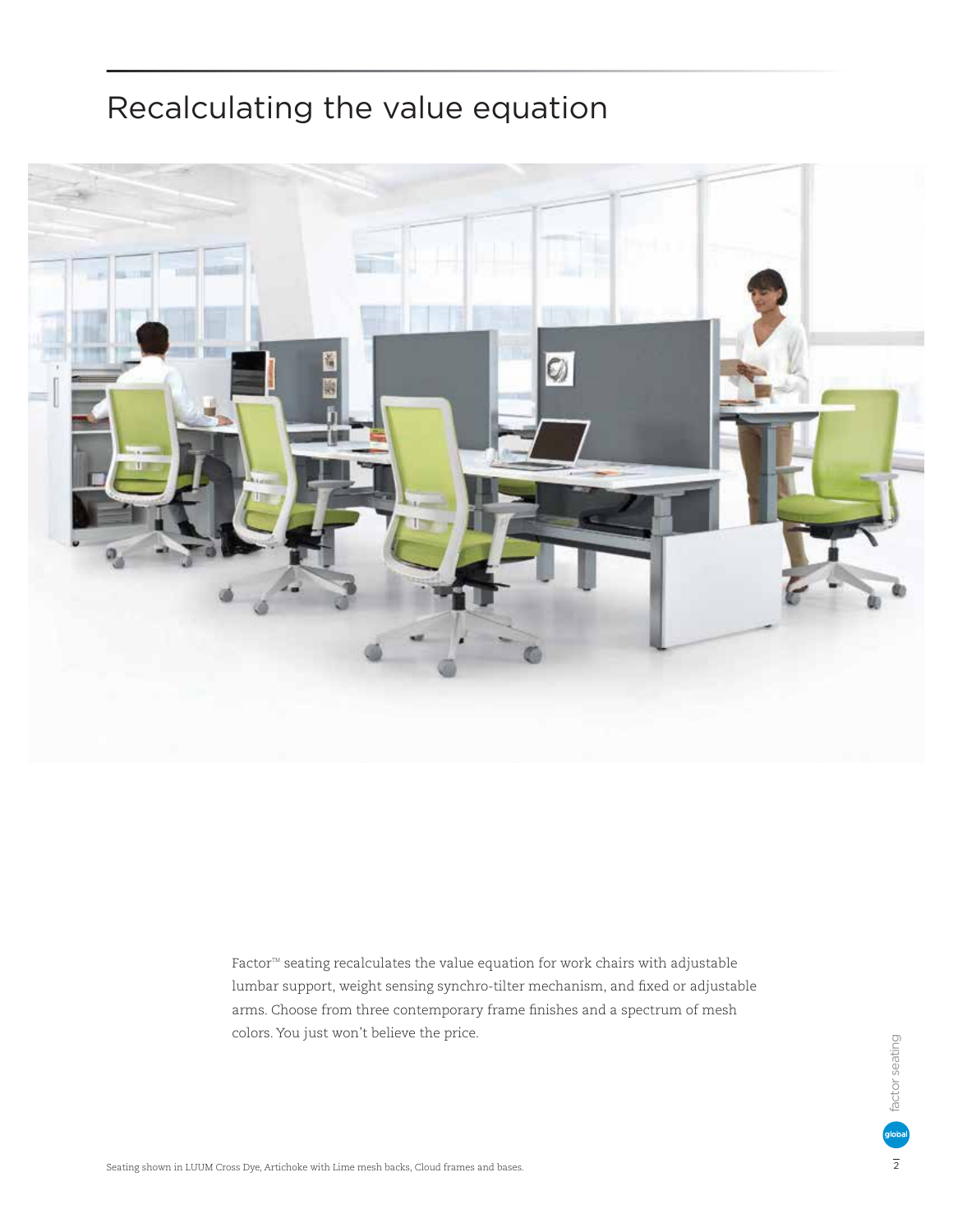# Lightweight, intuitive design

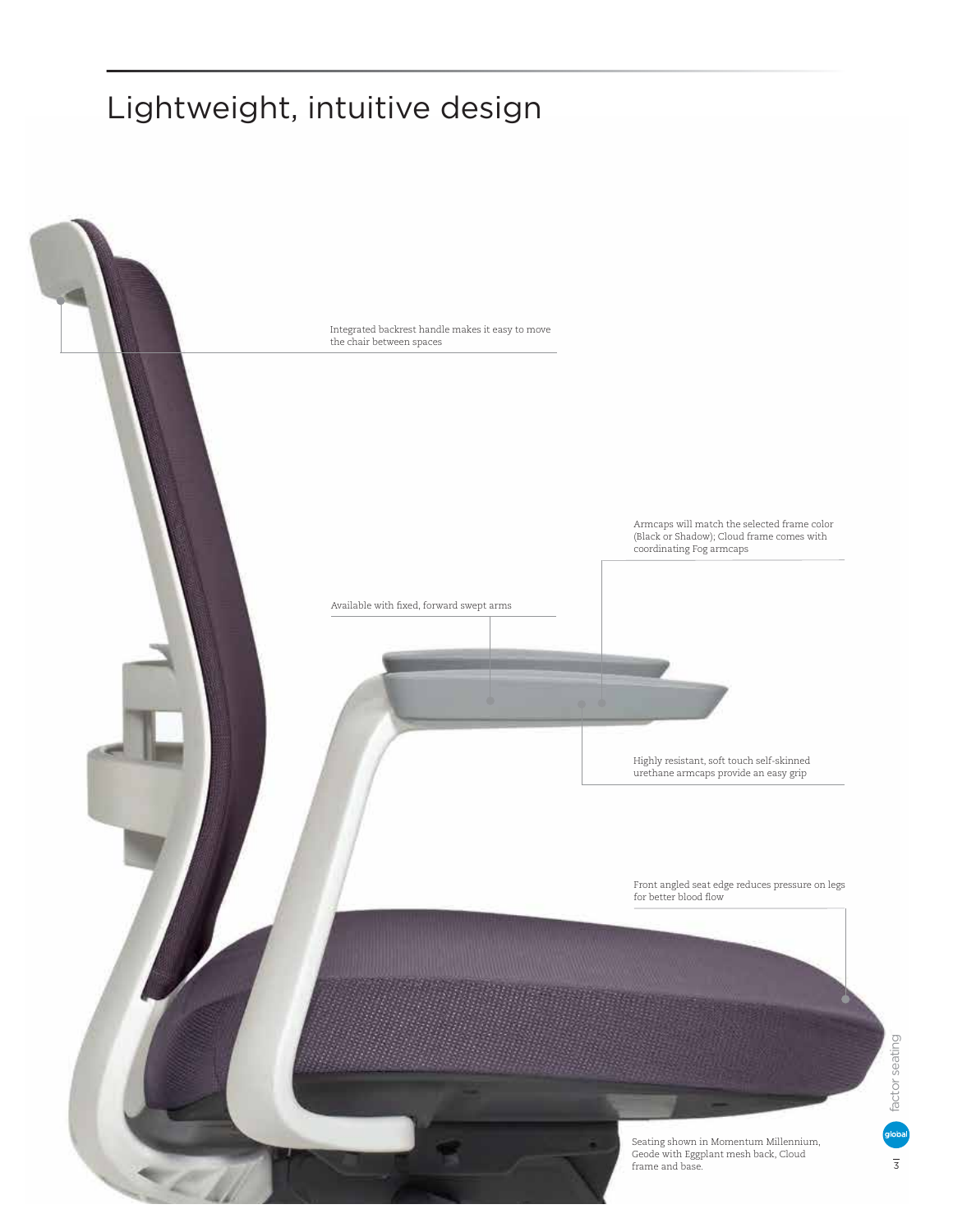

Base options



Base matches frame color selection; casters coordinate with base color



Polished Aluminum

Caster options





Standard dual wheel carpet casters

Optional dual wheel hard floor casters

For collaborative applications in flex and touchdown spaces, Factor goes wherever you choose to work. The lightweight chair has an integrated backrest handle that makes it easy to move between spaces throughout the day. Its sleek profile and monochrome frame finishes complement a range of interiors.

factor seating factor seating  $g$ lobal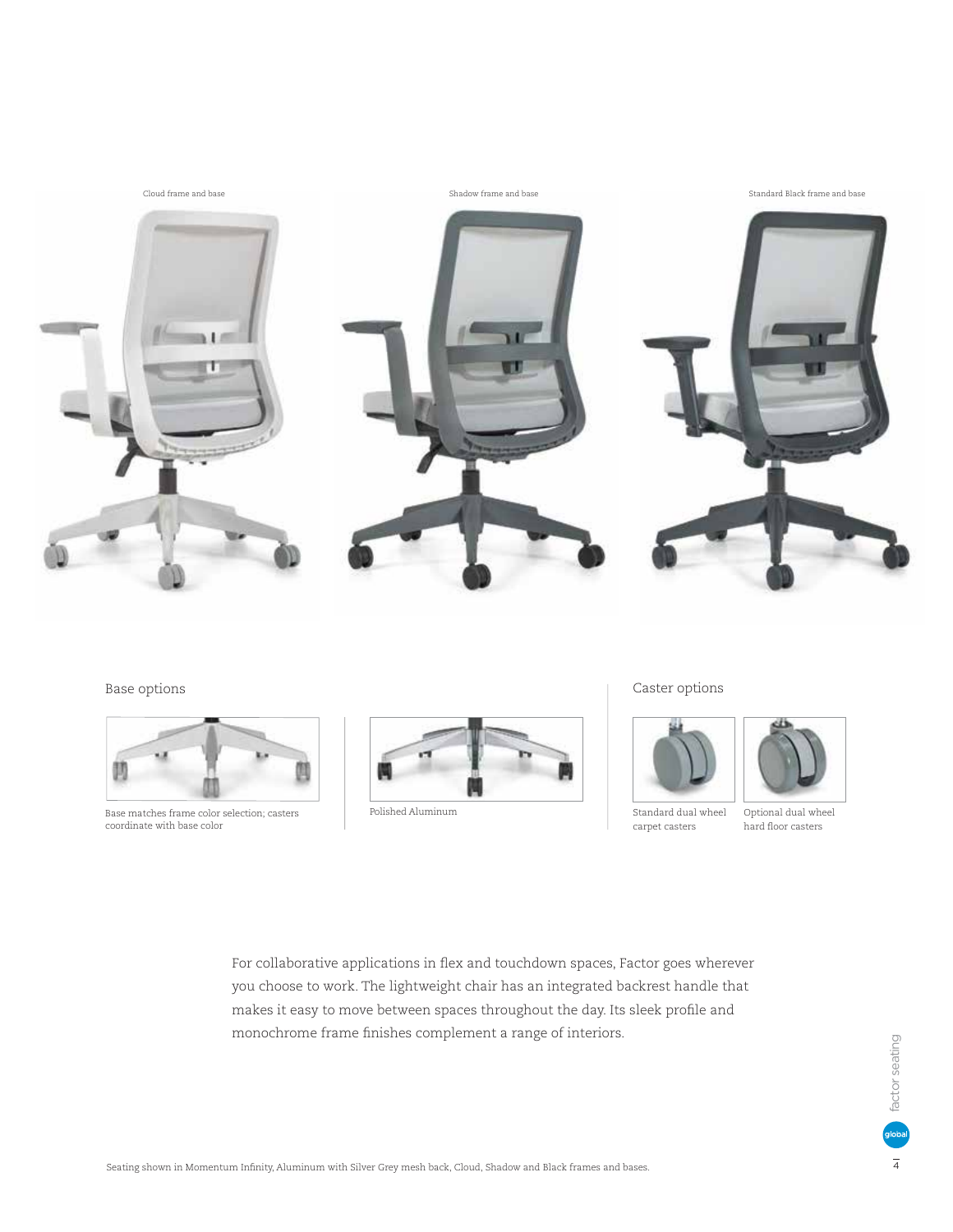### Adjusts to your day

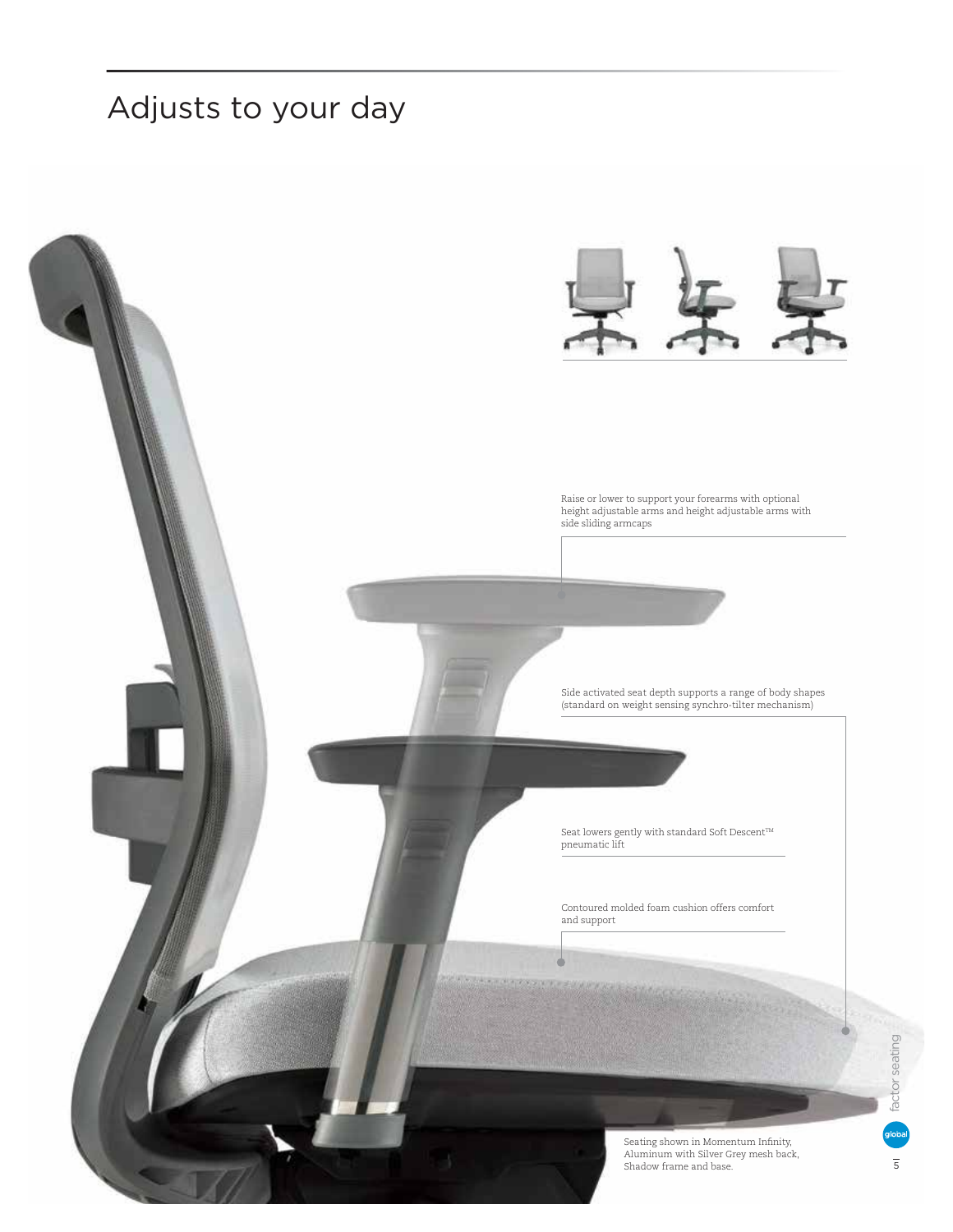

### Arm adjustments Arm options



Side sliding armcaps











arms with side sliding armcaps

Mechanisms



Fixed arms **Mediation** Height adjustable arms **Weight sensing synchro-tilter mechanism** 



Height adjustable **Times** Tilter mechanism



Task basic swivel mechanism

Sit, stretch and recline. Factor's adjustable lumbar support flexes independently on each side to respond to your seated movements. Back height, seat depth, arm and mechanism options support a range of body types and applications.

> factor seating factor seating global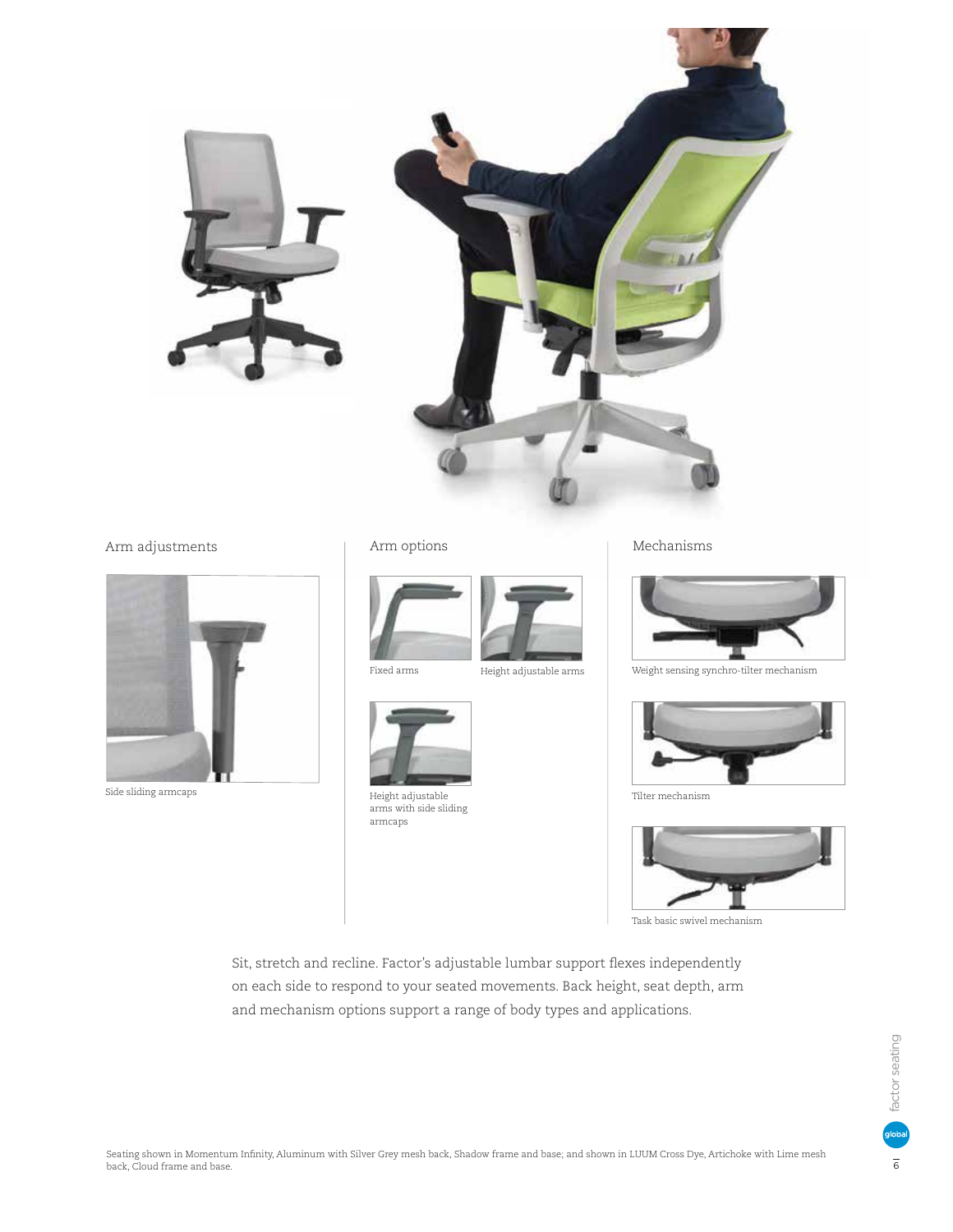

7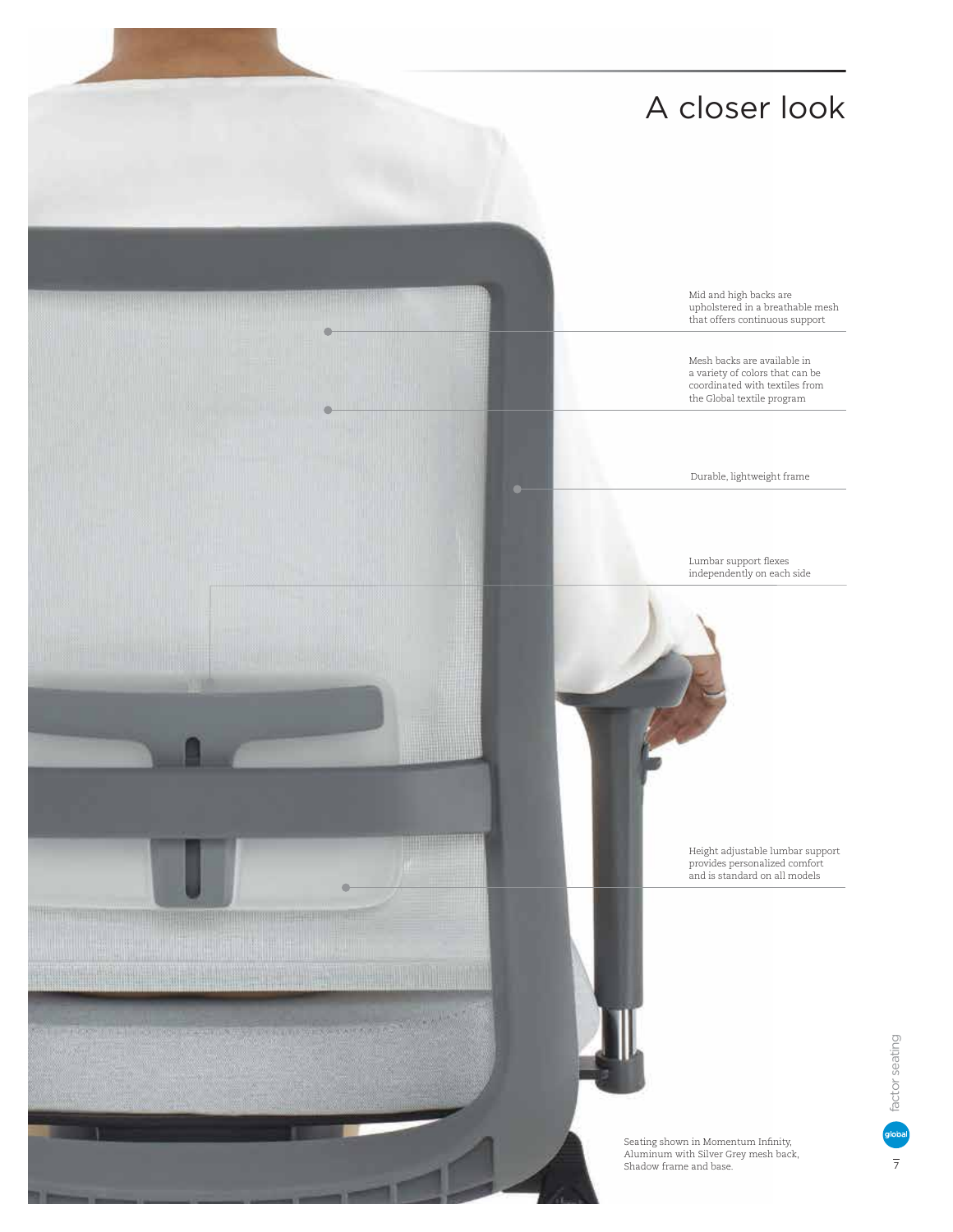# Make it yours

Models



High back, armless Medium back









Medium back stool

Medium back, armless Medium back stool, armless

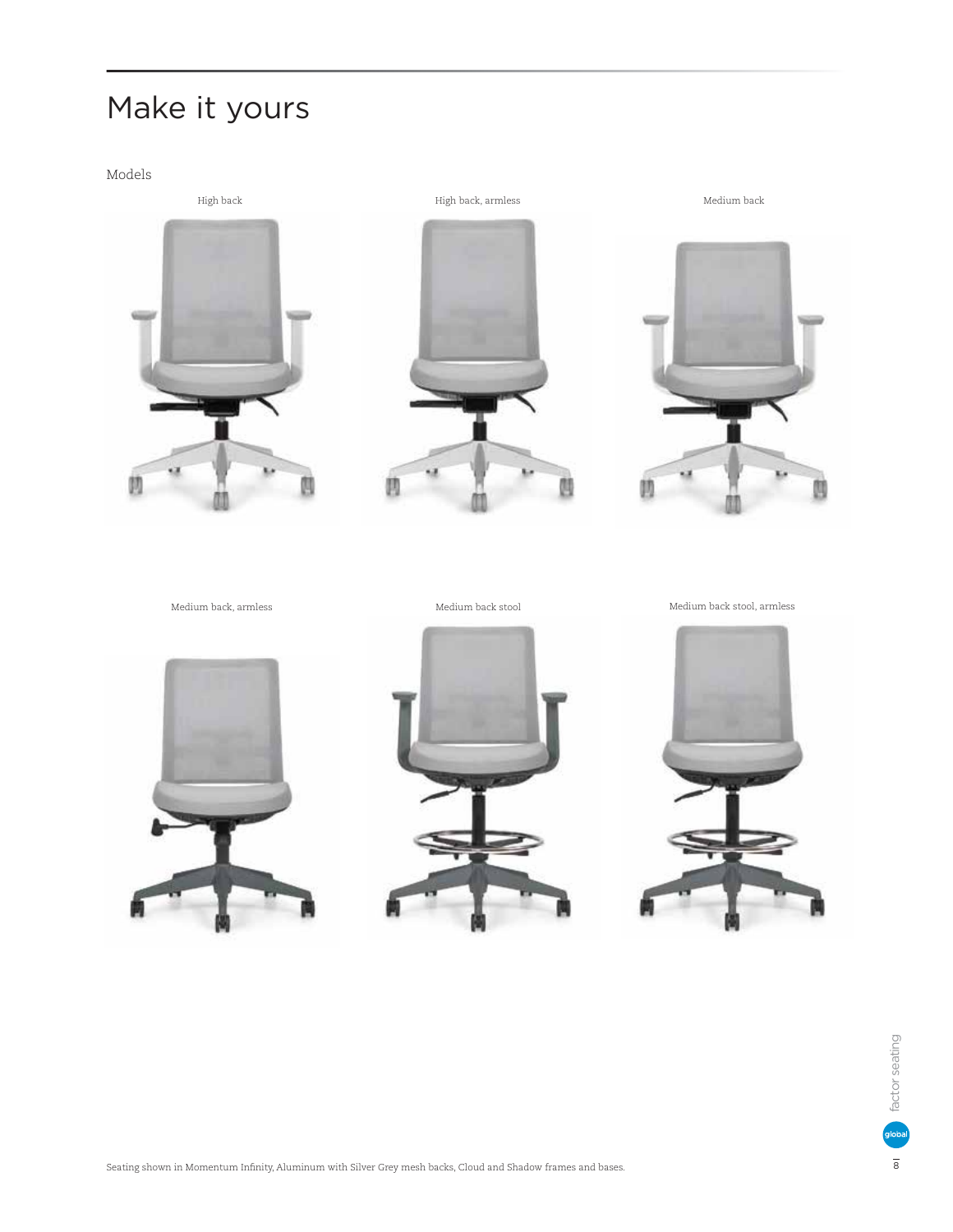## Color it your way

Mesh colors



Factor's mesh back is available in 12 brilliant colors that reflect the latest workplace trends. A selection of coordinating seat upholstery is offered through Global's textile program.

> factor seating factor seating global

Row 1, left to right: Shown in Momentum Millennium, Clean with Snow mesh back; Shown in Momentum Millennium, Zinc with Sand mesh back; Shown in Momentum Innity, Aluminum with Silver Grey mesh back; and shown in Momentum Marathon, Oats with Mocha mesh back. Row 2, left to right: Shown in Guilford of Maine Open House, Asteroid with Pewter mesh back; Shown in Momentum Millennium, Geode with Eggplant mesh back; Shown in Momentum Tradition, Sly with Charcoal mesh; and shown in Guilford of Maine Open House, Onyx with Black mesh back.

Row 3, left to right: Shown in Mayer Cross Check, Paradise with Pumpkin mesh back; Shown in Guilford of Maine Open House, Geranium with Poppy mesh back; Shown in LUUM Cross Dye, Artichoke with Lime mesh back; and shown in Momentum Marathon, Cyan with Buzz Blue mesh back.